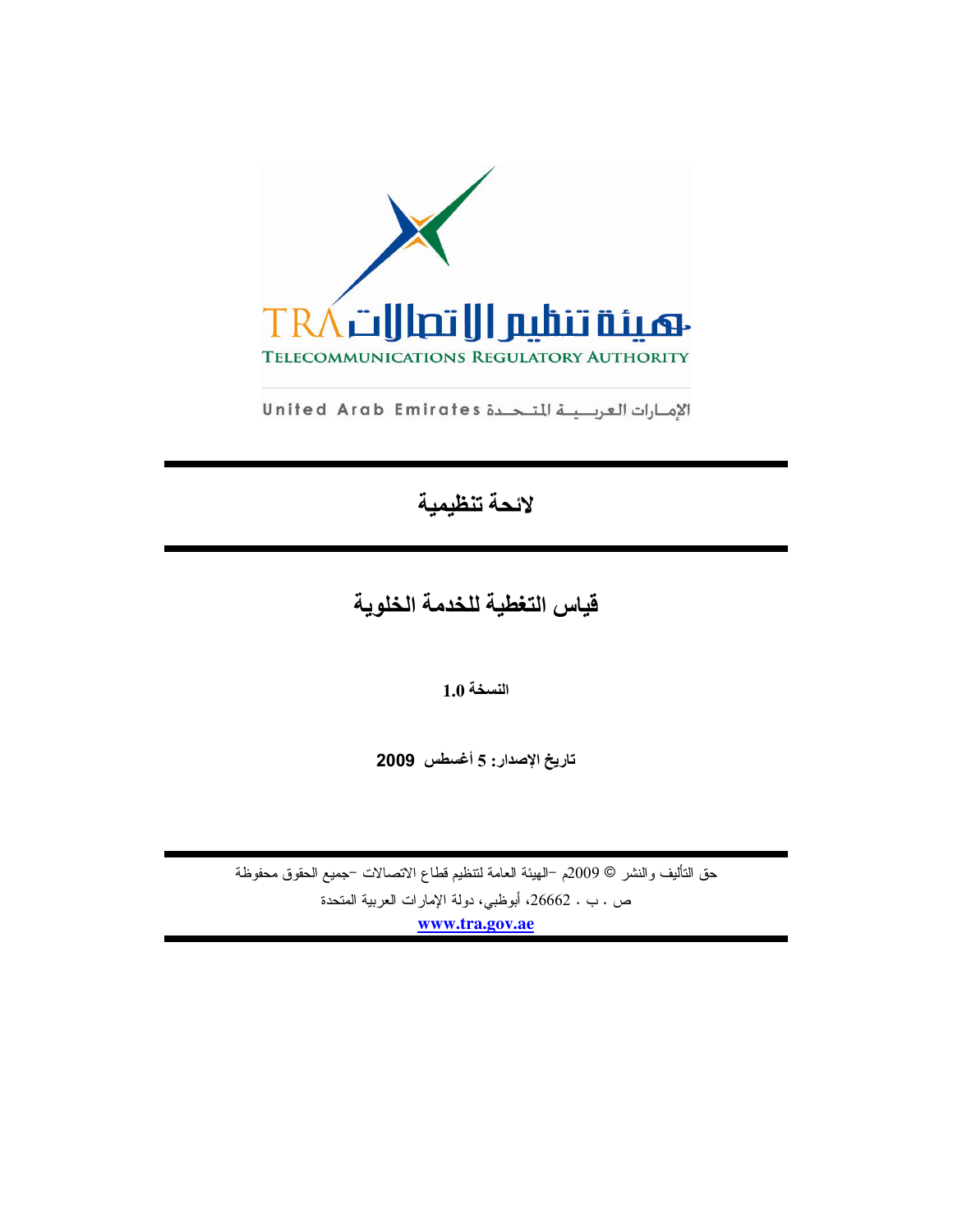

## المادة (1)

## التعار بف

- يكون للمصطلحات الآتية المعاني الموضحة قرين كل منها ما لم يدل سياق النص خلاف ذلك، كما أن  $1.1$ أي مصطلح غير معروف هنا يجب أن يؤخذ بمعناه وفقًا للمرسوم بقانون الاتحادي رقم (3) لسنة 2003 وتعديلاته ولائحته التنفيذية وسياسة الاتصالات الراديوية:
- **"التردد المخصص"**يعني مركز النطاق الترددي خصصت لإحدى المحطات من قبل الهيئة .  $1.1.1$
- **"نطاق التردد المخصص"** يعني نطاق التردد الذي يصر ح بـه من قبل الهيئـة لمحطـة معينـة  $1.1.2$ بالإرسال.
- 1.1.3 " سلسة التغطية المتكررة Clusters" تم تعريفها بسياسة تسعير الطيف الترددي (الإصدار رقم 1) الفقرة 10 (ii)
- **"التداخل الضار"** التداخل الذي يؤثر على عمل خدمات الاتصــالات الر ادبويـة أو يتسبب فـي  $1.1.4$ تدني أو إعاقة أو قطع بشكل متكرر للإتصالات الراديوية.
- **" تصريح التردد الراديوي"** يعني التصريح الممنوح لإستخدام التردد الراديوي وفـق  $1.1.5$ الشروط التي تحددها الهيئة

## المادة (2)

## خصائص الشبكة

- يجب على المرخص له بتشغيل شبكات اتصالات عامة والتي توفر خدمات اتصالات الهواتف النقالة  $1.2$ الخلوية والبيانات، أن يزود الهيئة عند الطلب بالمعلومات التالية:
- 2.1.1 خطة تفصيلية للشبكة تتضمن الموقع في الشبكة الوطنية، والهوائيات، والمحطات القاعدية والمحطات القاعدية للشبكات من محطات التحكم، ومكررات البث الخارجية، وسجل مقر الزوار VLR، وسجل المقر الرئيس (الموطن) HLR، وخطة تفصلية للترددات لكل نطاق ترددي (مثال نلك النطاقات 1800/900 ميجاهرتز 2.1 جيجاهرتز و 2.6 جيجاهرتز)
- 2.1.2٪ يحق للهيئة زيارة أي موقع للمرخص له (جزء من شبكة خلوية) ، وسوف نعلن الهيئة عن هذه الزيارات على الأقل أربعة أيام قبل الزيارة.
- 2.1.3 سوف تصدر الهيئة مبدئيا بيانات عن الكثافة السكانية على نسق نظام تحديد الخر ائط GIS أو على شكل خرائط تشير الى السلسلة عند توفرها، وكذلك بيانات كثافة سكانية محدثة عند توفرها، وسيتم اصدار هذه البيانات عند حدوث تغير جوهري، ولطالما لا يوجد أي إصدار لأية بيانات جديدة، يتم استخدام البيانات المتوفر ة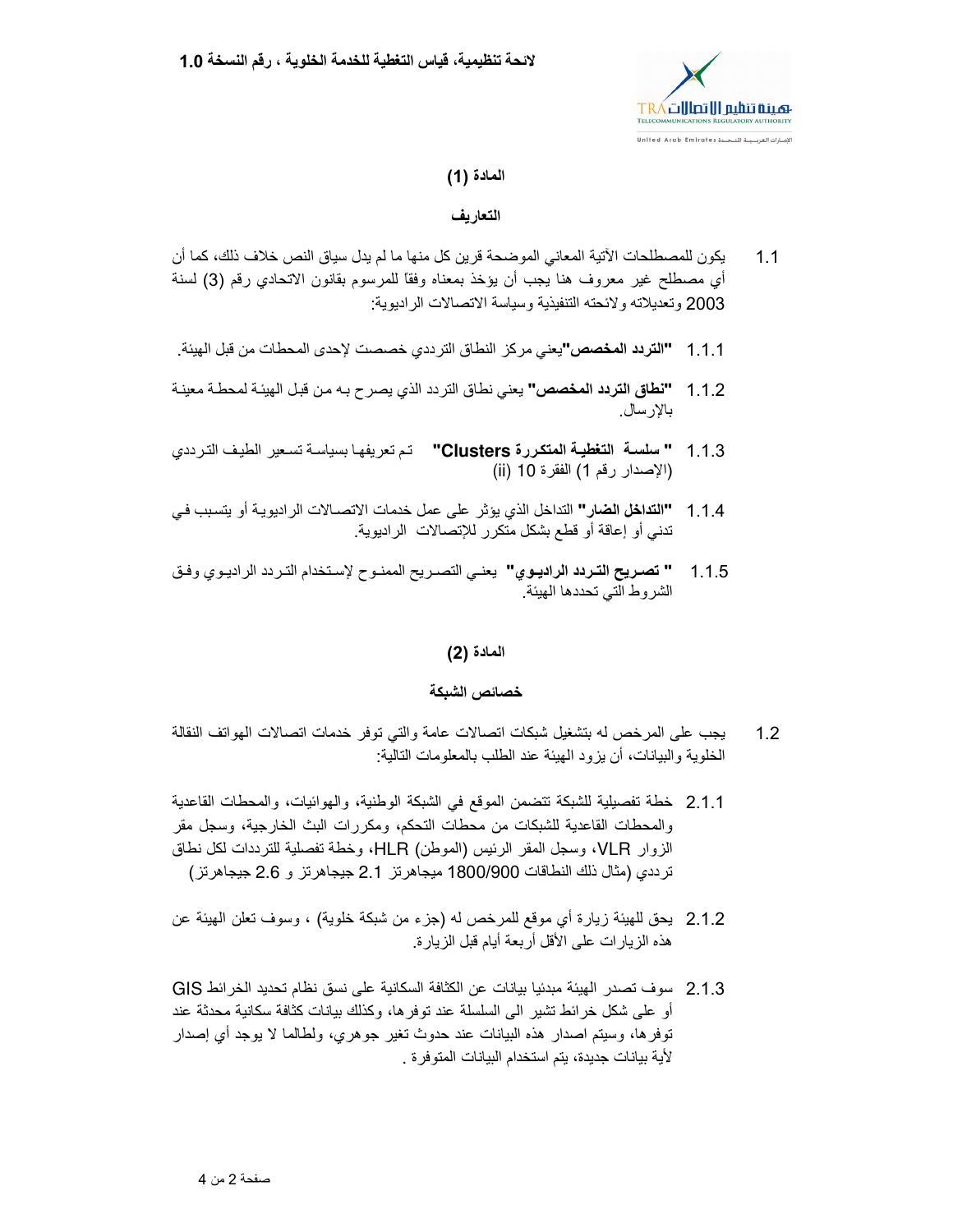

## المادة (3)

## الشر وط التقنبة

- يجب أن تكون قوة البث الفعلية القصوى المسموح بها (EIRP) متطابقة مع المواصفات التقنية التي  $3<sub>1</sub>$ تصدر ها الهيئة.
- يجب استخدام الترددات الواقعة على حدود النطاقات (Band Edges) بالتنسيق مع مرخص أخر  $3.2$ يستخدم ترددات مجاورة (Adjacent Band).
- يجب أن تكون التغطية المتجاوزة الحدود الى دولة مجاورة، محدودة حسب توجيهات الهيئة  $3.3$ والاتفاقيات التـي تم التوصل اليـها بين الـهيئة والادارات بالدول المـجاورة . .
- على المرخص له إنخاذ الخطوات الفورية لتقليل التداخلات الضارة أو التغطية المتجاوزة للحدود مع 34 دولة مجاور ة ، و ذلك بمجر د تلقبه طلب بذلك من الهيئة ِ

المادة (4)

## الموافقة على المعدات

- على المرخص له في أي وقت تطلبه الهيئة، أن يزود الهيئة بمناطق التغطية الحالية للشبكة الخلوية  $1 - 4$ لجميع أنحاء الدولة، أو جزء محدد من الدولة حسب ما تطلبه الهيئة،
	- يجب أن تحدد التغطية حسب العامل الجغرافي والسكاني .  $2 - 4$
- يجب أخذ قياس مناطق التغطية بشكل ثنائي (Dual Mode) والنطاق الثلاثي (Tri Band)  $3 - 4$ (WCDMA&GSM900/1900)، باستخدام ماسح التعيير ( Scanner Dually Calibrated) من أجل تمثيل عملية أداء الأجهزة النقالة، في الأحوال الخارجية والداخلية، ويجب استخدام هوائي متعدد الاتجاهات وكسب صفر ديسبل، وخسارة القوة في الوصلات بجب تعويضها أثناء القياس باستخدام محلل الطيف
- يتم استخدام ماسح لنظام WCDMA من أجل قياس مستوى شدة المحال للإشارة ويجب إجراء  $4 - 4$ قياس أنظمة UMTS ,RSCP ونظام قناة تجربة أولية P -CPICH، بالنسبة لنظام GSM يجب قياس مستوى الاستقبال ونوعية الاشارة الواصلة، ويجب أن لاتقل قيمة الموجة الحاملة بالنسبة للتداخل EC/Io عن 17.41db- .
	- يتم الاستناد للقيم التالية (RSCP) عند أخذ القياسات الخارجية لأنظمة GSM , UMTS:  $5 - 4$ 
		- المدن ذات الكثافة الكافة السكانبة  $-80$ dbm
		- -90dbm • القرى
			- $-100$ dbm • المناطق المفتوحة